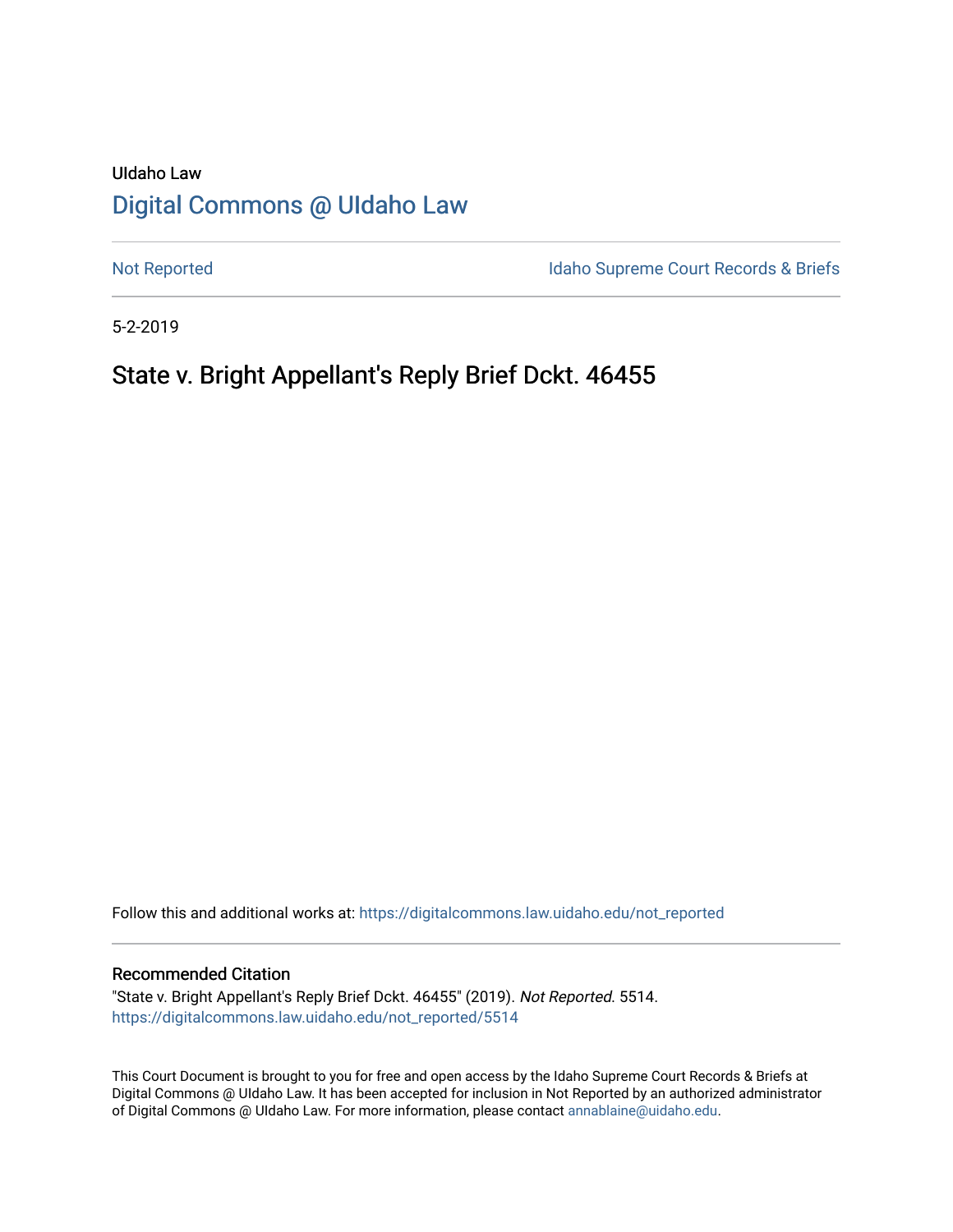Electronically Filed 5/2/2019 10:40 AM Idaho Supreme Court Karel Lehrman, Clerk of the Court By: Brad Thies, Deputy Clerk

ERIC D. FREDERICKSEN State Appellate Public Defender I.S.B. #6555

BEN P. MCGREEVY Deputy State Appellate Public Defender I.S.B. #8712 322 E. Front Street, Suite 570 Boise, Idaho 83702 Phone: (208) 334-2712 Fax: (208) 334-2985 E-mail: documents@sapd.state.id. us

## IN THE SUPREME COURT OF THE STATE OF IDAHO

| STATE OF IDAHO,       |                                          |  |
|-----------------------|------------------------------------------|--|
| Plaintiff-Respondent, | NO. 46455-2018                           |  |
| V.                    | KOOTENAI COUNTY NO. CR-2016-12184        |  |
| JAY RAY BRIGHT,       | <b>APPELLANT'S</b><br><b>REPLY BRIEF</b> |  |
| Defendant-Appellant.  |                                          |  |

## STATEMENT OF THE CASE

#### Nature of the Case

Pursuant to a plea agreement, Jay Ray Bright pleaded guilty to felony possession of a controlled substance with intent to deliver and misdemeanor theft by possession. For possession of a controlled substance with intent to deliver, the district court imposed a unified sentence of eight years, with four years fixed, suspended the sentence, and placed Mr. Bright on supervised probation for a period of three years. The district court subsequently revoked Mr. Bright's probation and executed the underlying sentence. Mr. Bright filed an Idaho Criminal Rule 35 ("Rule 35") motion for a reduction of sentence, which the district court denied. Mr. Bright appealed, asserting the district court abused its discretion when it denied his Rule 35 motion.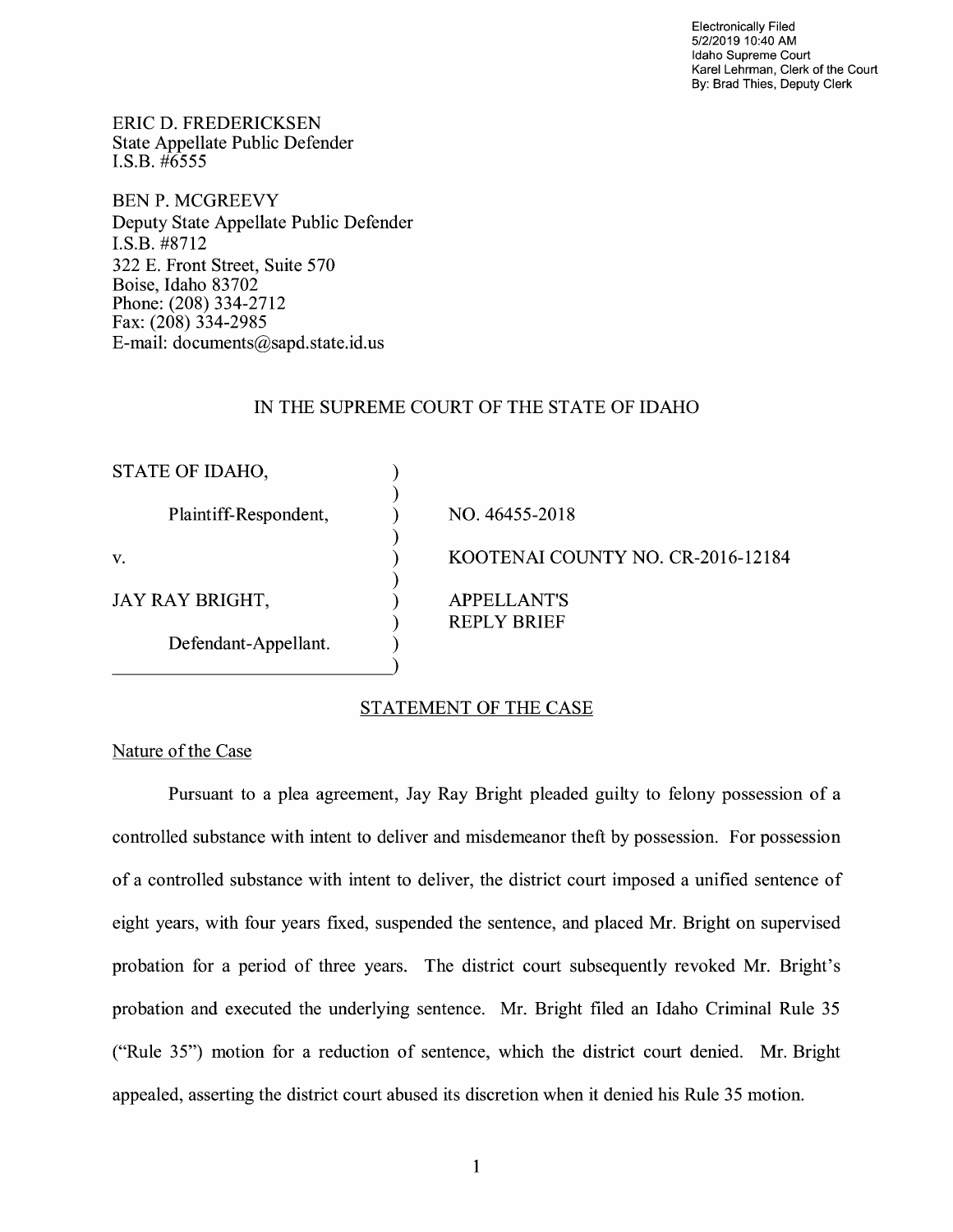In its Respondent's Brief, the State argued Mr. Bright had not established the district court abused its discretion when it denied the Rule 35 motion, because "he did not provide any 'new' information in support of his Rule 35 request for a reduction of sentence." *(See* Resp. Br., pp.1-4.)

This Reply Brief is necessary to clarify that even if Mr. Bright had not provided any new information in support of his Rule 35 motion, he submitted additional information that provides a basis for this Court to find that the denial of the Rule 35 motion was an abuse of discretion. The district court abused its discretion when it denied Mr. Bright's Rule 35 motion, and he relies on the arguments presented in his Appellant's Brief and will not repeat those arguments here.

## Statement of the Facts and Course of Proceedings

The Statement of the Facts and Course of Proceedings were previously articulated in Mr. Bright's Appellant's Brief, and are incorporated herein by reference thereto.

#### ISSUE

Did the district court abuse its discretion when it denied Mr. Bright's Idaho Criminal Rule 35 Motion for a reduction of sentence?

#### ARGUMENT

# The District Court Abused Its Discretion When It Denied Mr. Bright's Rule 35 Motion For A Reduction Of Sentence

Mr. Bright asserts that the district court abused its discretion when it denied his Rule 35 motion for a reduction of sentence, in view of the new and additional information presented in support of the motion.

The State argues Mr. Bright "did not provide any 'new' information in support of his Rule 35 request for a reduction of sentence." (Resp. Br., p.2.) The State contends that, because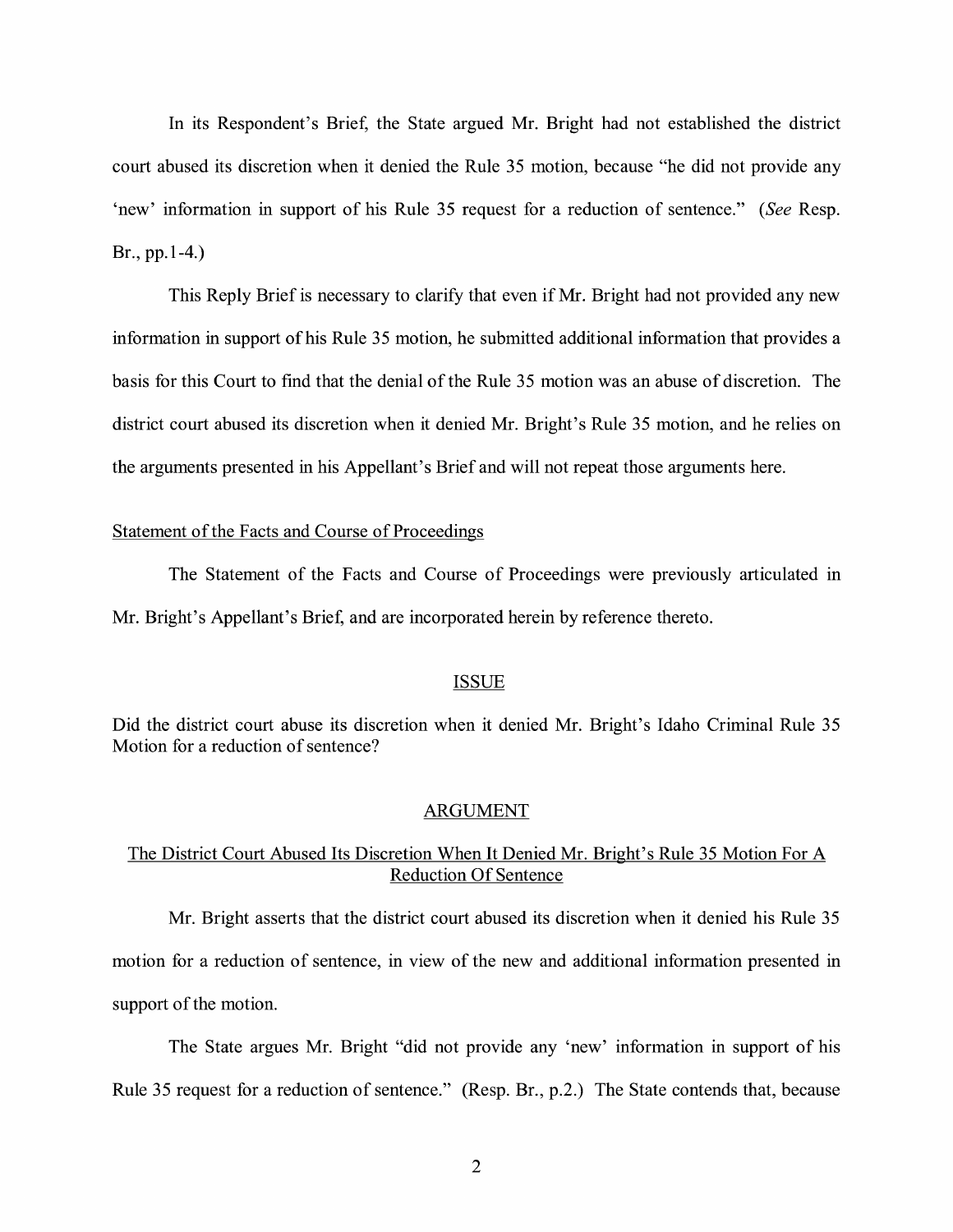Mr. Bright "presented no new evidence in support of his Rule 35 motion, he failed to demonstrate in the motion that his sentence was excessive. Having failed to make such a showing, he has failed to establish any basis for reversal of the district court's order denying his Rule 35 motion." (Resp. Br., p.3.)

The Idaho Supreme Court has held that "[w]hen presenting a Rule 35 motion, the defendant must show that the sentence is excessive in light of new or additional information subsequently provided to the district court in support of the Rule 35 motion." *State v. Huffman,*  144 Idaho 201,203 (2007). "An appeal from the denial of a Rule 35 motion cannot be used as a vehicle to review the underlying sentence absent the presentation of new information." *Id.* 

Mr. Bright asserts that, even assuming (without conceding) he did not provide any *new*  information in support of his Rule 35 motion, he nonetheless has provided a basis for this Court to find that the denial of his Rule 35 motion was an abuse of discretion. At the least, the information on his family situation and his desire to seek treatment ( *see* Tr., p.19, L.24 - p.21, L.21 ), was *additional* information as contemplated by *Huffman.* 

Ms. Bright submits the State is incorrect in arguing that "new information" serves as the only basis for reversal of the denial of a Rule 35 motion. As discussed above, "When presenting a Rule 35 motion, the defendant must show that the sentence is excessive in light of new or additional information subsequently provided to the district court in support of the Rule 35 motion." *Huffman,* 144 Idaho at 203. While the Idaho Supreme Court stated in *Huffman* that "[a]n appeal from the denial of a Rule 35 motion cannot be used as a vehicle to review the underlying sentence absent the presentation of new information," *Huffman,* 144 Idaho at 203, the Court has indicated that additional information also serves as a basis for an appellate court to find that a denial of a Rule 35 motion was an abuse of discretion.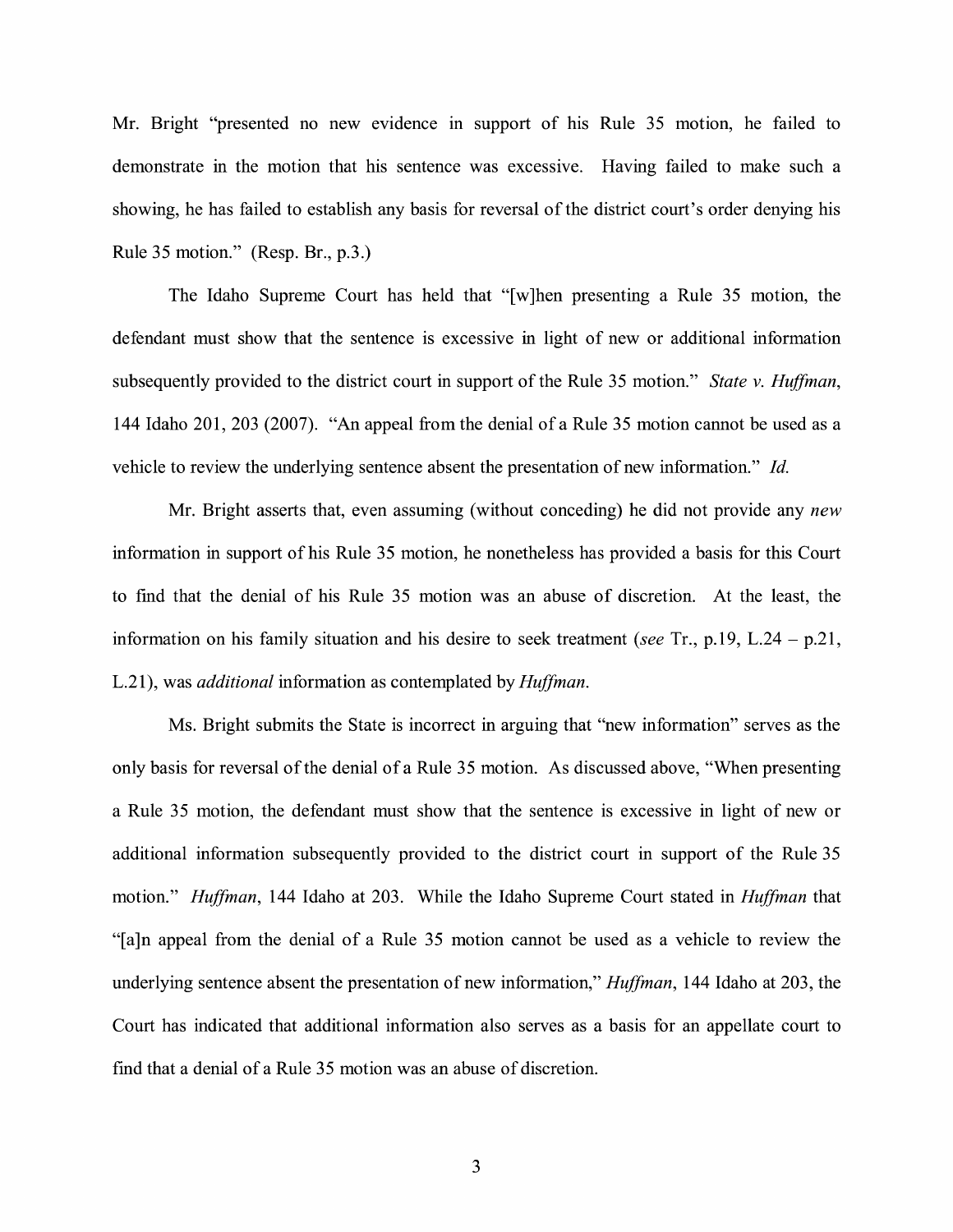For example, in *State v. Adair,* 145 Idaho 514 (2008), the Idaho Supreme Court, citing *Huffman,* stated that, "absent the presentation of new evidence, an appeal from a Rule 35 motion merely asks this Court to review the underlying sentence. Without additional information being presented, there is no basis for this Court to fmd that the denial of the Rule 35 motion was an abuse of discretion." *Adair,* 145 Idaho at 517 ( citation omitted). The *Adair* Court, because "[n]o additional information was provided to the trial court to indicate that the sentence was excessive," decided that "[t]he trial court operated without its discretion when it denied [the defendant's] Rule 35 motion for reduction of sentence." *Id.* 

Because the Idaho Supreme Court in *Huffman* and *Adair* recognized "additional information" ( alongside "new information") as a way to show that a sentence is excessive in support of a Rule 35 motion, *Huffman,* 144 Idaho at 203, *Adair,* 145 Idaho at 517, Mr. Bright submits that additional information serves as a basis for an appellate court to find that a district court's denial of a Rule 35 motion was an abuse of discretion. Thus, because Mr. Bright presented additional information in support of his Rule 35 motion, he has provided a basis for this Court to find that the denial of the motion was an abuse of discretion.

Mr. Bright's sentence is excessive in view of the new and additional information presented in support of the Rule 35 motion. The district court therefore abused its discretion when it denied his Rule 35 motion for a reduction of sentence.